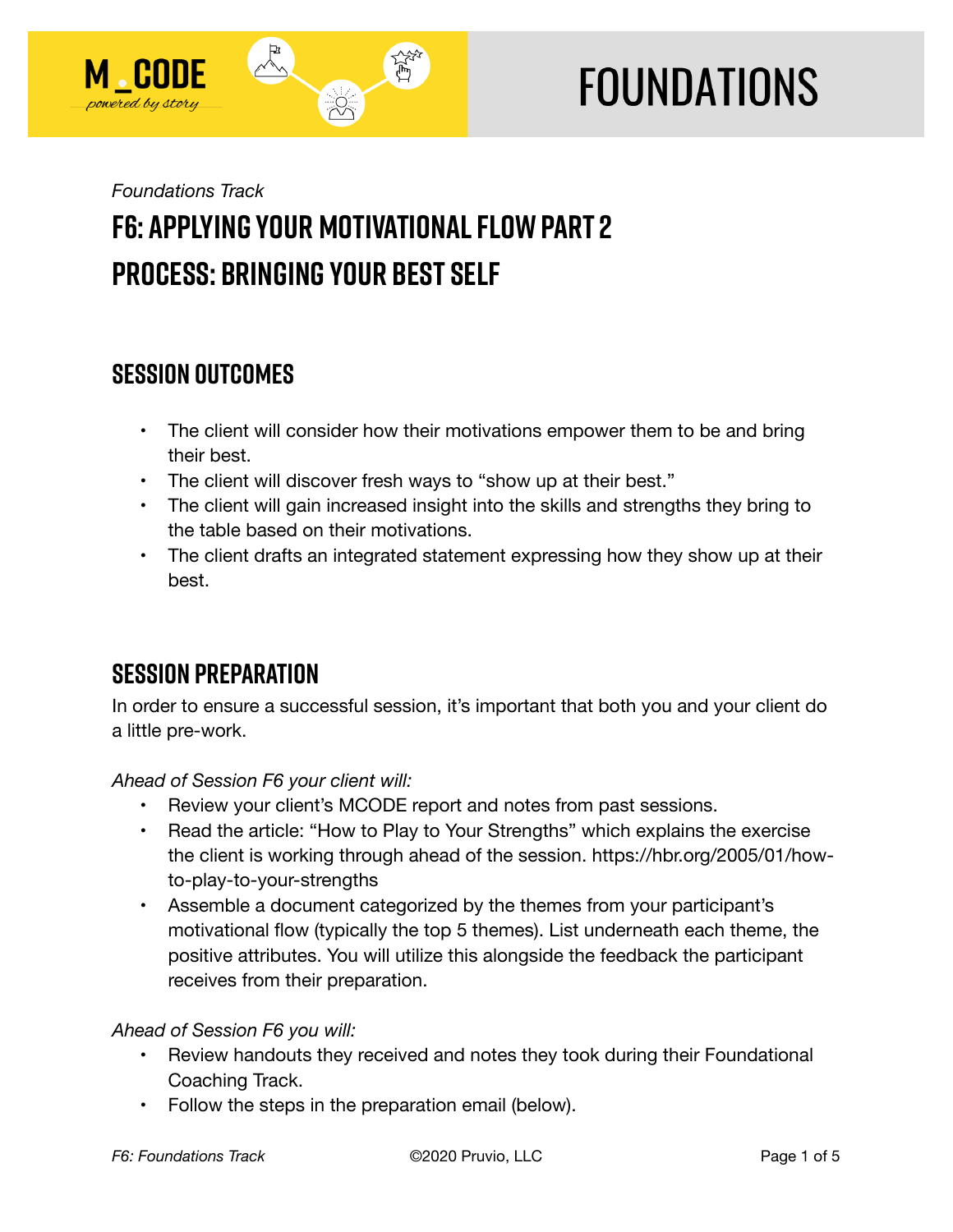## **Communication**

One week ahead of the appointment send an email message similar to this to your client:

*Greetings \_\_\_\_\_\_\_\_,* 

*I'm looking forward to connecting again with you in our next session of the MCODE Foundations Coaching Track. Our session is scheduled on \_\_\_\_\_\_ at \_\_\_\_\_\_ [via Zoom (the link is here) or face to face at (address).* 

*In our last session together we discussed \_\_\_\_\_\_\_, and, in response, you committed to \_\_\_\_\_\_\_\_. Before diving into our main topic, we'll begin our next session hearing from you––how this commitment is playing out. I look forward to hearing of your progress and any questions you have or challenges you've faced.* 

*Our focus for the upcoming session (F6) will be "bringing your best" and we will look through the lens of the "process" component of your motivational flow. The process component answers the question "How do my motivational themes enable me to show up at my best?"* 

*Before our next session, please complete the following exercise:* 

*Step One: Send out the following email to 3-5 people who know you well.* 

*Greetings,* 

*I have a quick favor to ask you. I'm currently working with a coach and we are focusing on how I can better understand how I "show up" at my best (with the goal being doing more of that very thing).* 

*You know me fairly well, and I was wondering if you would kindly take 10 minutes to respond with three examples of how you have observed my contribution in different settings. Simply shoot me three values or important contributions I bring to the table and three corresponding examples of times when I demonstrated those values.* 

*Here's an example: Value: Foresight Example: You were the only one who remembered to bring the bbq coals to the picnic.*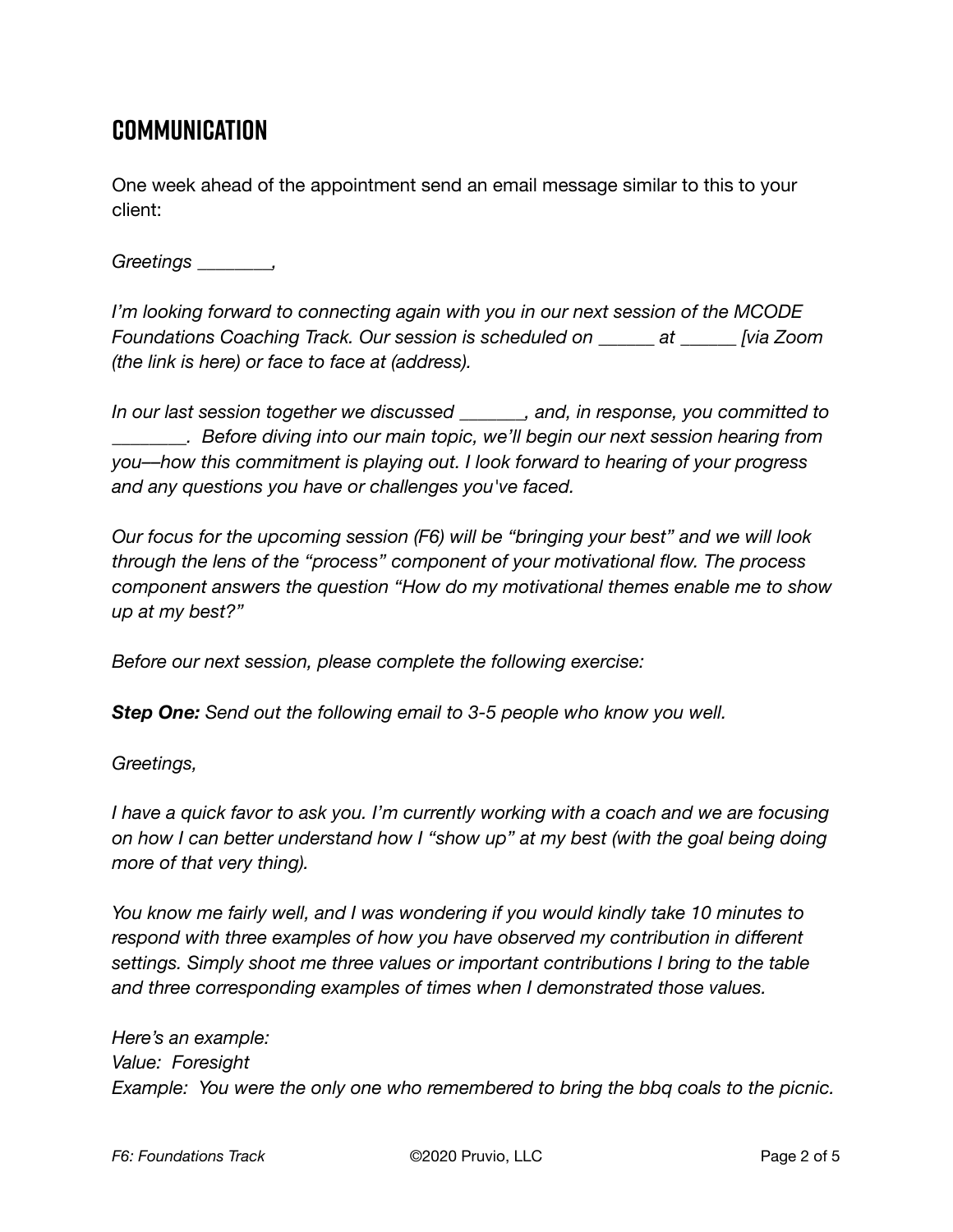*Feel free to use this template and fill in your answers in your reply to this email:* 

- • *Value/Contribution:*
- *Example: I remember the time when…*
- • *Value/Contribution:*
- *Example: I remember the time when…*
- • *Value/Contribution:*
- *Example: I remember the time when…*

*If you could please email your responses to me by the end of the day tomorrow, that will help me prepare for my next session!* 

*Thank you so much!* 

*Sincerely, (NAME)* 

*Step Two: Before looking at the responses from others, make a list of how you show up at your best.* 

*Examples: I see strategic solutions quickly. I care for people practically. I pay attention to details. I ask great questions, etc…* 

*Step Three: Once you receive all of the responses from your email; assemble them into a document and look for themes. The goal would be for you to come up with 3-5 themes of how you show up at your best.* 

*Step Four: Send a copy to me once you are done.* 

*I look forward to our session together,* 

*Sincerely,* 

*\_\_\_\_\_\_\_\_\_\_\_\_\_\_\_\_\_\_\_\_\_\_\_\_\_\_ Certified MCODE Practitioner*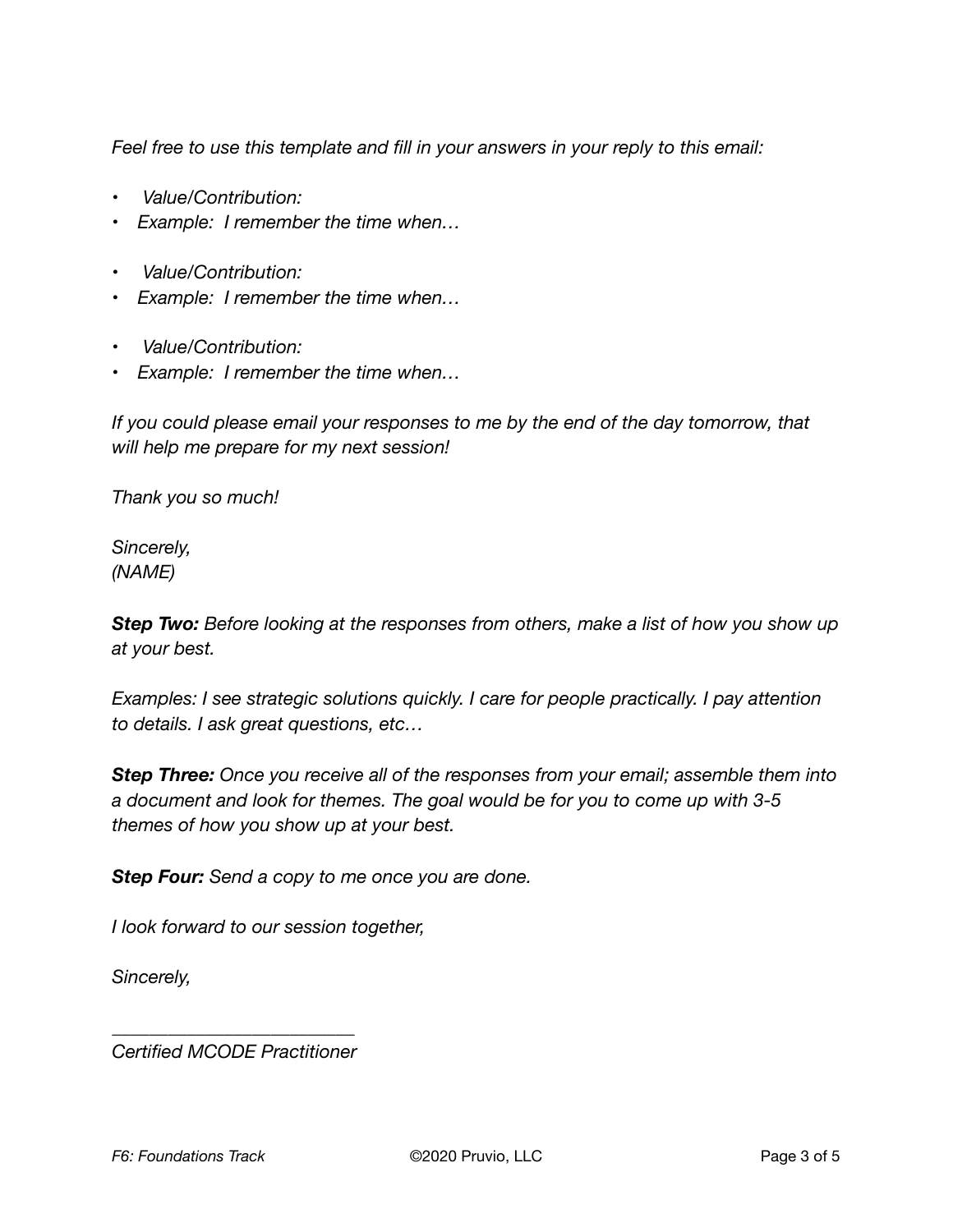## **SESSION OUTLINE**

*Practitioners Note: You will be keeping this session as open as possible. The intent is for you as a coach to ask prompting questions that guide your client to see themselves at their best, utilizing your understanding of MCODE and any other tools in your toolkit. Discussing the participants reflections on the exercise and combining this with the motivational themes will provide a meaningful discussion.*

#### **1. Example questions:**

- What was it like to receive the feedback on your important contributions from your email? (Feelings, thoughts, etc…)
- Let's look at your themes of how you show up at your best from the feedback.
- Were there any surprises? What did you find the most affirming?
- What we are going to do now is take a look at the positive attributes of your motivational flow themes one by one to see where there is overlap and also add themes of you at your best.

#### **2. Discussion guide:**

- Use the 1 page of their themes and positive attributes that you prepared
- Discuss where there is overlap-pointing out where motivations are showing up based on the feedback from the email exercise.
- Talk through each of the motivational themes and extract the points from each theme that are most true for your client.
- Craft an integrated "process" statement that describes the client at their best utilizing what has been learned in this session.

#### *Practitioner Notes:*

- *Save the integrated process statement along with the trigger statement for the next session.*
- *Consciously* stay in your practitioner F.L.O.W. as you navigate this session, guiding the client to walk away with a relevant "W.ork It" item.

#### **Wrap [5 Minutes]:**

• Ask the client: "What was most helpful from our session today?"